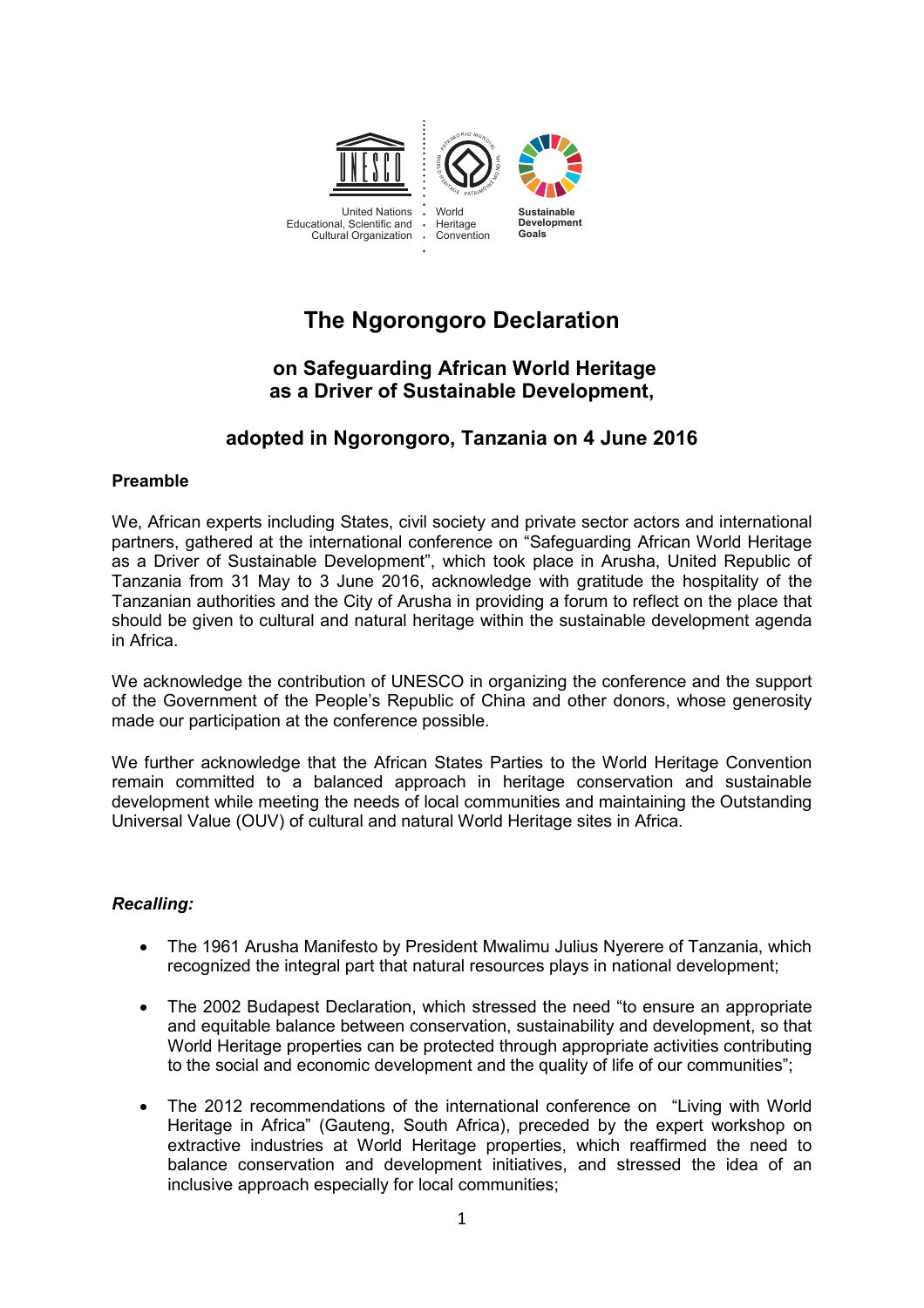- The 2012 Kyoto Vision on the occasion of the Closing Event of the Celebrations of the 40th Anniversary of the *World Heritage Convention* reinforcing the role of local communities in implementing the Convention;
- The 2013 Hangzhou Declaration on "Placing Culture at the Heart of Sustainable Development Policies";
- The 2014 Social Responsibility Declaration by Chinese Enterprises in Africa, which arrived at consensus on the social responsibility of Chinese enterprises in Africa to respect culture and customs and protect the local environment and natural resources and contribute to the sustainable development of African economy and society;
- The 2015 African Union's "Agenda 2063: The Africa We Want", which addresses issues related to environmental sustainability, climate resilient economies and empowerment of communities with cultural and natural heritage being a catalyst for sustainable development;
- The 2015 "Policy Document for the integration of a sustainable development perspective into the processes of the World Heritage Convention" adopted by the General Assembly of States Parties to the World Heritage Convention;
- The resolution of the 38<sup>th</sup> session of the General Conference of UNESCO to proclaim 5 May as African World Heritage Day to reflect on the conservation and promotion of World Heritage in Africa between States and civil societies, in particular women and youth;
- The 2015 Siem Reap Declaration on tourism and culture to protect cultural and natural heritage by building new partnership models towards greater integration;
- The 2016 Robben Island African Youth Declaration on World Heritage stressing the role and responsibility of young people in promoting conservation and sustainability at World Heritage properties in Africa;
- The 2016 African World Heritage Fund's  $10<sup>th</sup>$  anniversary seminar on "African World" Heritage…Thinking Ahead" positioning Africa to deal with outstanding and emerging issues around conservation, development, climate change, civil society and capacitybuilding.

## *Acknowledging that:*

Sustainable development can ensure that appropriate efforts are deployed to protect and conserve the cultural and natural resources of a region faced with the challenges of climate change, natural and human-made disasters, population growth, rapid urbanization, destruction of heritage, environmental degradation for present and future generations;

The *World Heritage Convention* provides a unique platform that recognizes the intricate relationship between cultural and natural heritage, as such;

Sustainable development and heritage, in particular World Heritage, can be mutually beneficial if the opportunities they offer are properly identified and transmitted to present and future generations;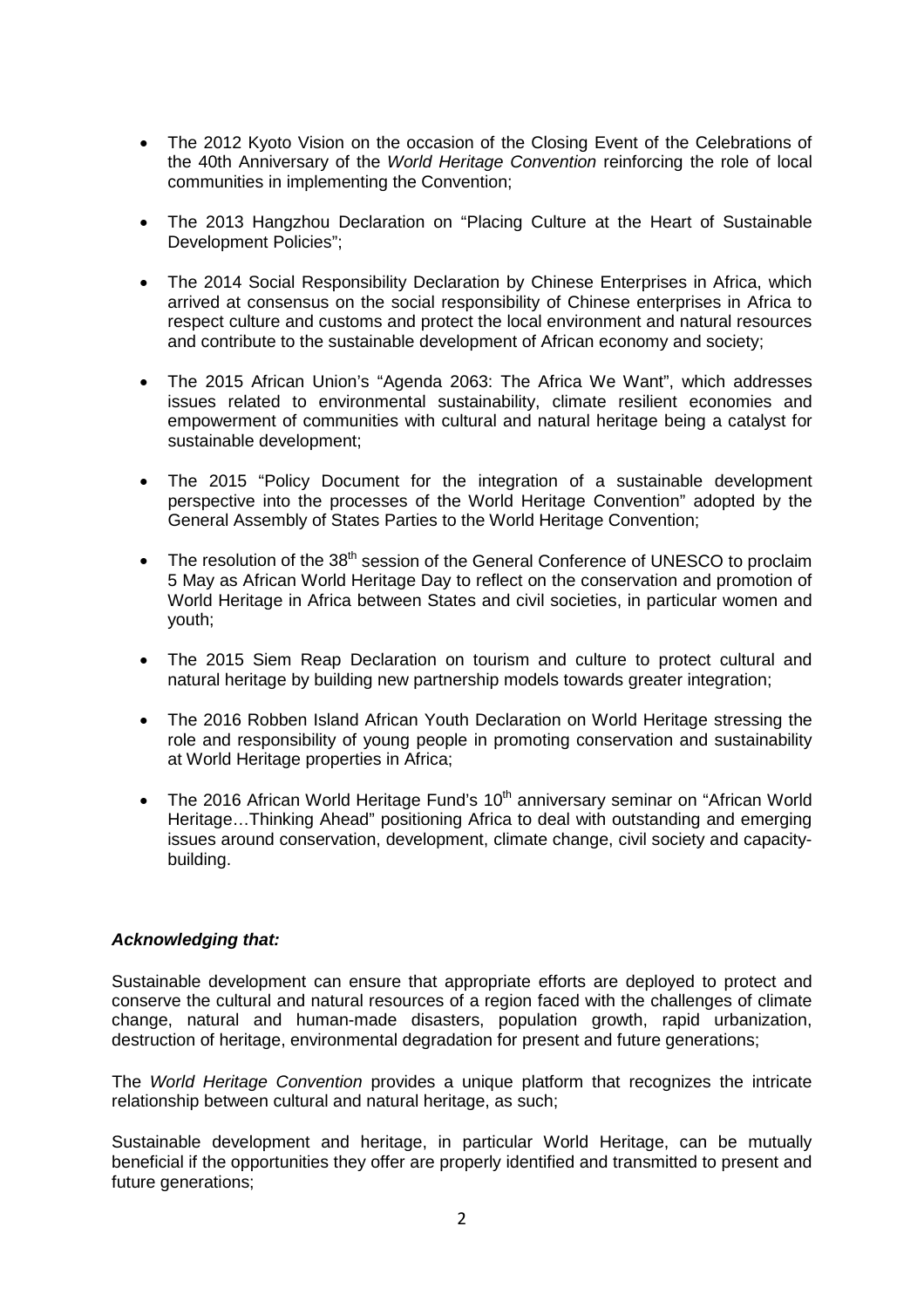Africa's unique context generates intrinsic interactions and continuity between tangible and intangible cultural and natural heritage, in a fast-paced development region, where governments strive to provide much needed socio-economic development and peace using cultural and natural heritage resources as a catalyst;

Progress has been made in Africa towards the UN Millennium Development Goals and that African States Parties and civil societies are currently mobilizing to achieve the United Nations 2030 Agenda for Sustainable Development;

UNESCO is convinced that States Parties have shared responsibilities for conserving and managing cultural and natural heritage, inclusive of, but not limited to, World Heritage sites, according to their respective legal frameworks or environmental and social safeguards and with the support of international financial institutions;

Intergenerational relationships, including the significant contribution of women and young people, play a fundamental role in the transmission and evolution of cultural practices and the rights of future generations to benefit from African World Heritage;

The communities that are custodians of the heritage sites make them living landscapes;

Traditional management systems are an essential value to Africa's aspirations towards sustainable development;

## *We declare that:*

African heritage is central to preserving and promoting our cultures thereby uplifting identity and dignity for present and future generations in an increasingly globalised world;

Heritage, including World Heritage properties, is a driver of sustainable development and critical for achieving regional socio-economic benefits, environmental protection, sustainable urbanization, social cohesion and peace;

### *We call upon:*

- **1.** The **African Union and its regional economic communities** to promote sustainable development while guaranteeing the conservation of African cultural and natural heritage in line with its visionary Agenda 2063;
- 2. **African Heads of State** to adhere to their commitments under various Conventions, including the 1972 World Heritage Convention, while undertaking development projects in a sustainable manner. We further invite African States Parties to harness the opportunities offered by new and emerging technologies to secure the conservation and sustainable development of World Heritage properties;
- 3. **African States Parties** to develop and implement policies that recognize cultural and natural heritage, prevent and resolve conflicts as well as restore peace and security, and promote social cohesion within and outside their borders using heritage values;
- 4. **African States Parties** to promote the role that women and youth play in the conservation and management of cultural and natural heritage;